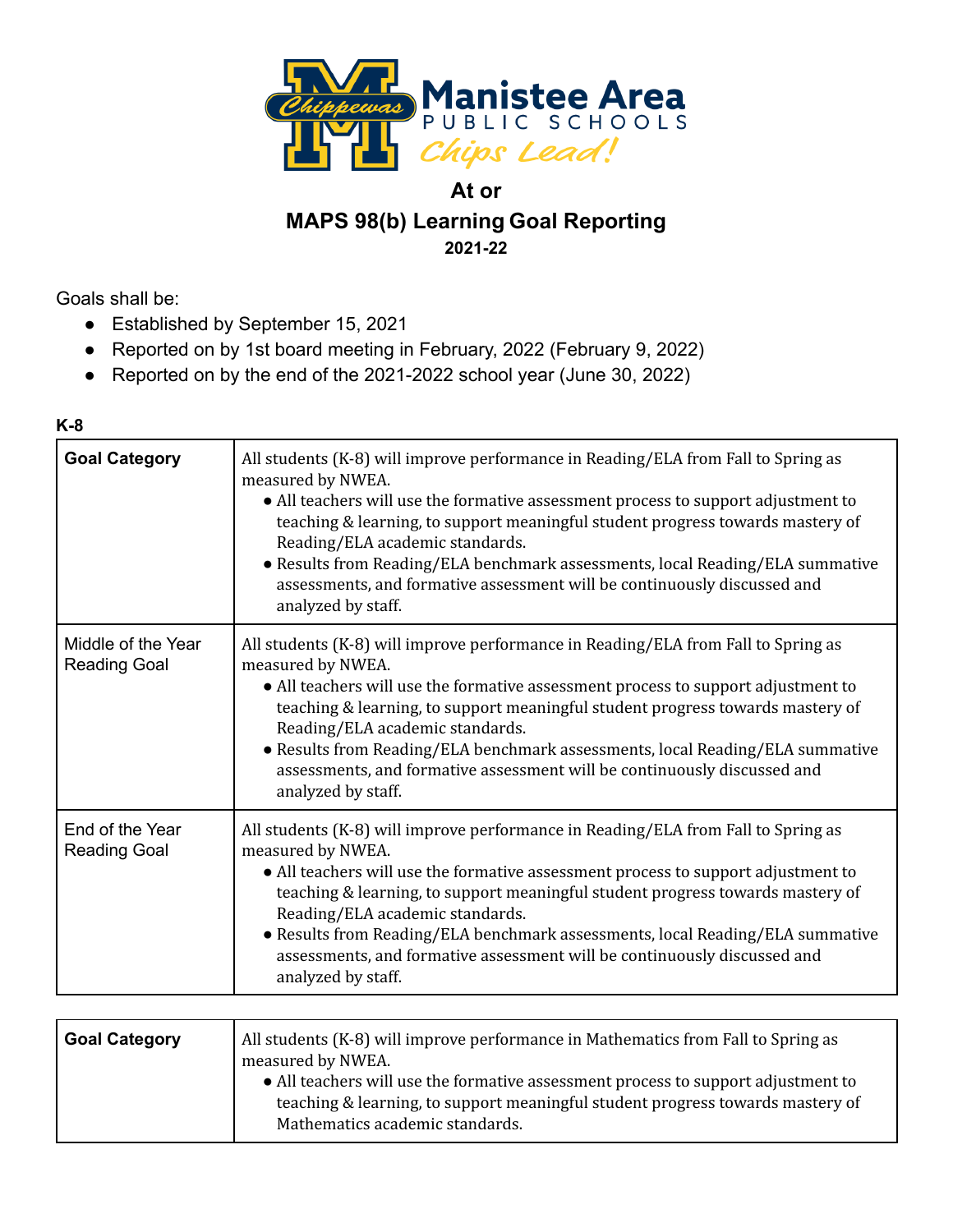|                                               | • Results from Mathematics benchmark assessments, local Mathematics summative<br>assessments, and formative assessment will be continuously discussed and<br>analyzed by staff.                                                                                                                                                                                                                                                                                                                     |
|-----------------------------------------------|-----------------------------------------------------------------------------------------------------------------------------------------------------------------------------------------------------------------------------------------------------------------------------------------------------------------------------------------------------------------------------------------------------------------------------------------------------------------------------------------------------|
| Middle of the Year<br><b>Mathematics Goal</b> | All students (K-8) will improve performance in Mathematics from Fall to Spring as<br>measured by NWEA.<br>• All teachers will use the formative assessment process to support adjustment to<br>teaching & learning, to support meaningful student progress towards mastery of<br>Mathematics academic standards.<br>• Results from Mathematics benchmark assessments, local Mathematics summative<br>assessments, and formative assessment will be continuously discussed and<br>analyzed by staff. |
| End of the Year<br><b>Mathematics Goal</b>    | All students (K-8) will improve performance in Mathematics from Fall to Spring as<br>measured by NWEA.<br>• All teachers will use the formative assessment process to support adjustment to<br>teaching & learning, to support meaningful student progress towards mastery of<br>Mathematics academic standards.<br>• Results from Mathematics benchmark assessments, local Mathematics summative<br>assessments, and formative assessment will be continuously discussed and<br>analyzed by staff. |

### **Achievement or Growth on Benchmark Assessment - By Student Demographics**

| <b>Reporting Category</b>    | <b>Beginning of Year</b> |       | February |       | <b>Before End of the Year</b> |       |
|------------------------------|--------------------------|-------|----------|-------|-------------------------------|-------|
|                              | Reading                  | Math  | Reading  | Math  | Reading                       | Math  |
| <b>All Students</b>          | 59%                      | 56%   | 57%      | 63%   | 55%                           | 59%   |
| Econ. Disadvantaged          | 50%                      | 47%   | 47%      | 51%   | 44%                           | 47%   |
| <b>Special Education</b>     | 25%                      | 34%   | 29%      | 38%   | 24%                           | 34%   |
| <b>English Learner</b>       | $***$                    | $***$ | $***$    | $***$ | $***$                         | $***$ |
| Female                       | 63%                      | 57%   | 62%      | 63%   | 60%                           | 61%   |
| Male                         | 51%                      | 55%   | 52%      | 61%   | 48%                           | 57%   |
| Race/Ethnicity:<br>Caucasian | 57%                      | 58%   | 58%      | 64%   | 56%                           | 60%   |

All scores represent the percent of students that are at or above the average NWEA percentile range and are in-person learners. No scores have been reported for virtual students or additional races/ethnicities as the subgroups are less than 30 students.

\*\*\*No scores reported, subgroup is less than 30 students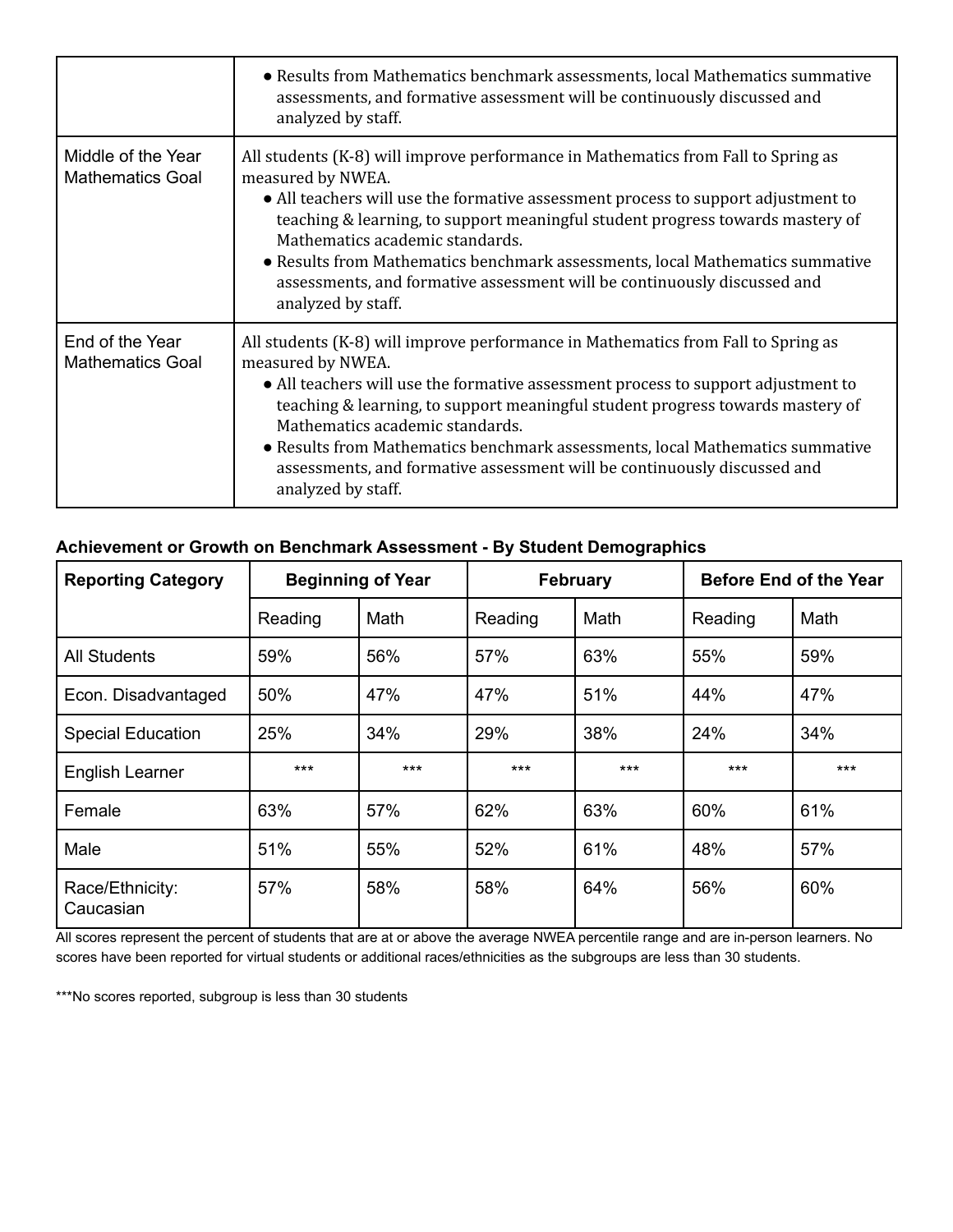### **Achievement or Growth on Benchmark Assessment - By Grade Level**

| <b>Reporting Category</b> | <b>Beginning of Year</b> |      | <b>February</b> |      | <b>Before End of the Year</b> |      |
|---------------------------|--------------------------|------|-----------------|------|-------------------------------|------|
|                           | Reading                  | Math | Reading         | Math | Reading                       | Math |
| Kindergarten              | 83%                      | ***  | 74%             | 76%  | 69%                           | 65%  |
| <b>First Grade</b>        | 60%                      | 68%  | 58%             | 70%  | 59%                           | 70%  |
| Second Grade              | 34%                      | 40%  | 47%             | 53%  | 49%                           | 46%  |
| <b>Third Grade</b>        | 57%                      | 51%  | 60%             | 70%  | 58%                           | 70%  |
| <b>Fourth Grade</b>       | 50%                      | 54%  | 58%             | 55%  | 55%                           | 57%  |
| <b>Fifth Grade</b>        | 69%                      | 64%  | 59%             | 63%  | 51%                           | 54%  |
| <b>Sixth Grade</b>        | 51%                      | 56%  | 42%             | 57%  | 61%                           | 51%  |
| Seventh Grade             | 56%                      | 51%  | 50%             | 56%  | 46%                           | 61%  |
| Eighth Grade              | 58%                      | 64%  | 53%             | 60%  | 51%                           | 51%  |

All scores represent the percent of students that are at or above the average NWEA percentile range and are in-person learners. No scores have been reported for virtual students or additional races/ethnicities as the subgroups are less than 30 students.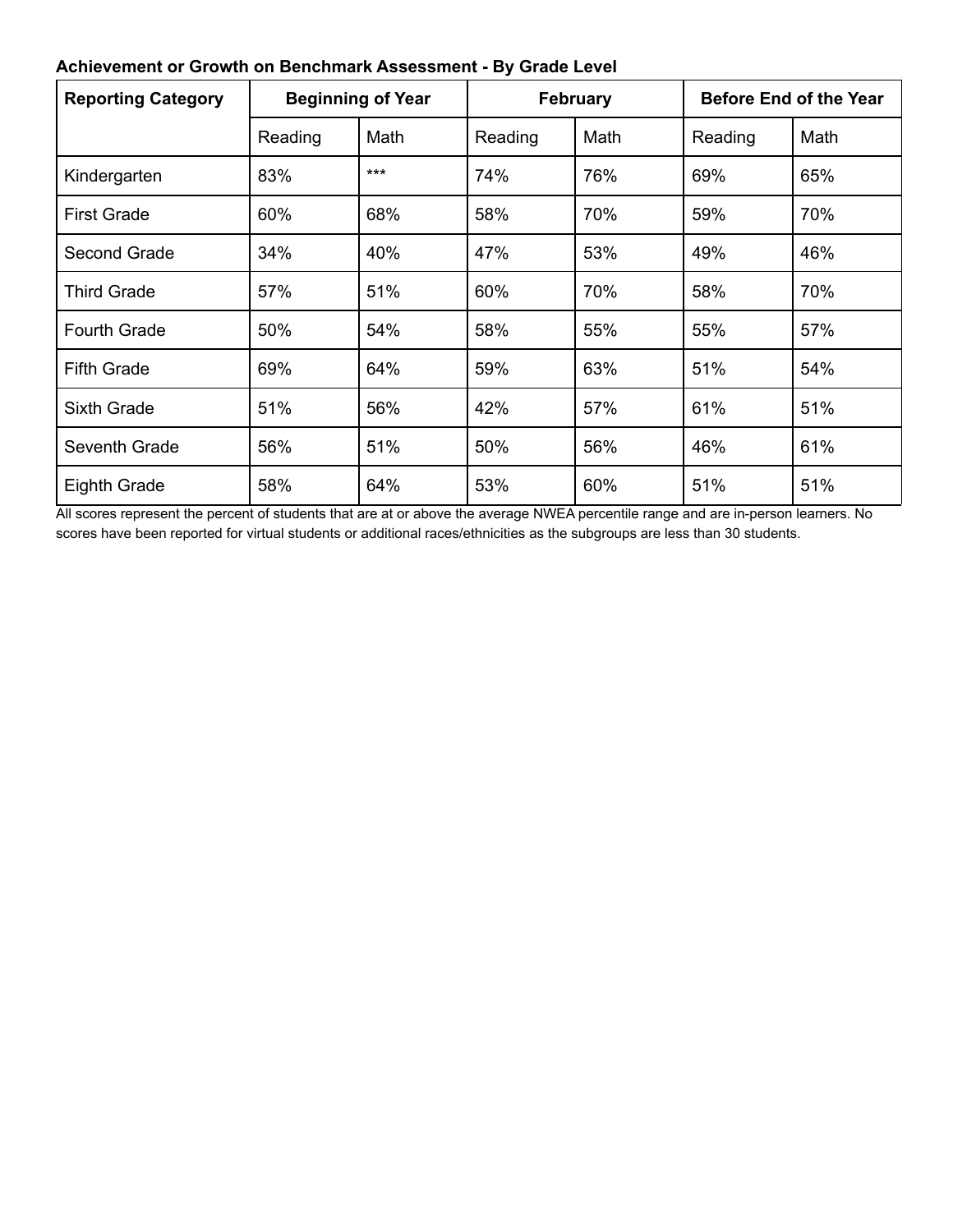# **MAPS GSRP 98(B) Learning Goal Reporting**

**2021-22**

| <b>Goal Category</b>    | Goal Related to Achievement or Growth on TS Gold Assessment                       |
|-------------------------|-----------------------------------------------------------------------------------|
| Middle of the Year      | All students will improve performance in Literacy/Language from Fall to Spring as |
| <b>Reading Goal</b>     | measured by TS Gold.                                                              |
| End of the Year         | All students will improve performance in Literacy/Language from Fall to Spring as |
| <b>Reading Goal</b>     | measured by TS Gold.                                                              |
| Middle of the Year      | All students will improve performance in Mathematics from Fall to Spring as       |
| <b>Mathematics Goal</b> | measured by TS Gold.                                                              |
| End of the Year         | All students will improve performance in Mathematics from Fall to Spring as       |
| <b>Mathematics Goal</b> | measured by TS Gold.                                                              |

### **Table B: Achievement Related to Academic Goals**

Provide a narrative on progress toward meeting the goals outlined above.

The Great Start Readiness Program (GSRP) utilizes Teaching Strategies Gold to assess and track student growth on an individual on-going basis. It is an observation based system that looks at the whole child in the following areas: social-emotional, physical, language, cognitive, mathematics, and literacy. Students are assessed 3 times per year: Fall/November, Winter/February, and Spring/May.

**Mid Year Report:** The winter report is currently in progress as TS Gold reporting is due February 18th. Through our classroom observations, we are seeing growth in all areas of development compared to our fall data. Students are better able to communicate through interactions with peers and teachers. They are establishing and maintaining friendships,responding to emotional cues and resolving conflicts with less adult support. The student's physical growth is most noticeable in their fine motor skills. Students have more precise finger and hand movements and have improved their grasp of writing tools. Literacy goals are being met through daily exposure to music and stories. Students are moving towards being able to identify words that rhyme, count syllables, and recognize alliteration. The children have shown an increased understanding of number sense. Students are counting higher, quantifying objects, connecting numerals to their quantities and understanding shapes.

### **End of Year Report:**

**GSRP**

The 6 main skills areas noted above were averaged. Data shows in the spring 58% of children entering the program were meeting expectations with none exceeding expectations. After 8 months of GSRP programming spring data is showing 62% are meeting the expectations with 32% now exceeding expectations. In summation, 94% of children who have completed the program are now meeting or exceeding the expectations for their age and developmental level. The data on the graphs provided, clearly shows that across the board the scores of the children's skills and development increased after they have completed the 8-month GSRP Program.

[MAPS](https://drive.google.com/open?id=179QS6zksIrO8W0znNIUhzrA6dIc3lAKt) GSRP TS Gold Fall 2021 MAPS GSRP TS Gold [Spring](https://drive.google.com/open?id=17K92EBTPgoZyqeH89vtk_-OGfbqTbPjY) 2022